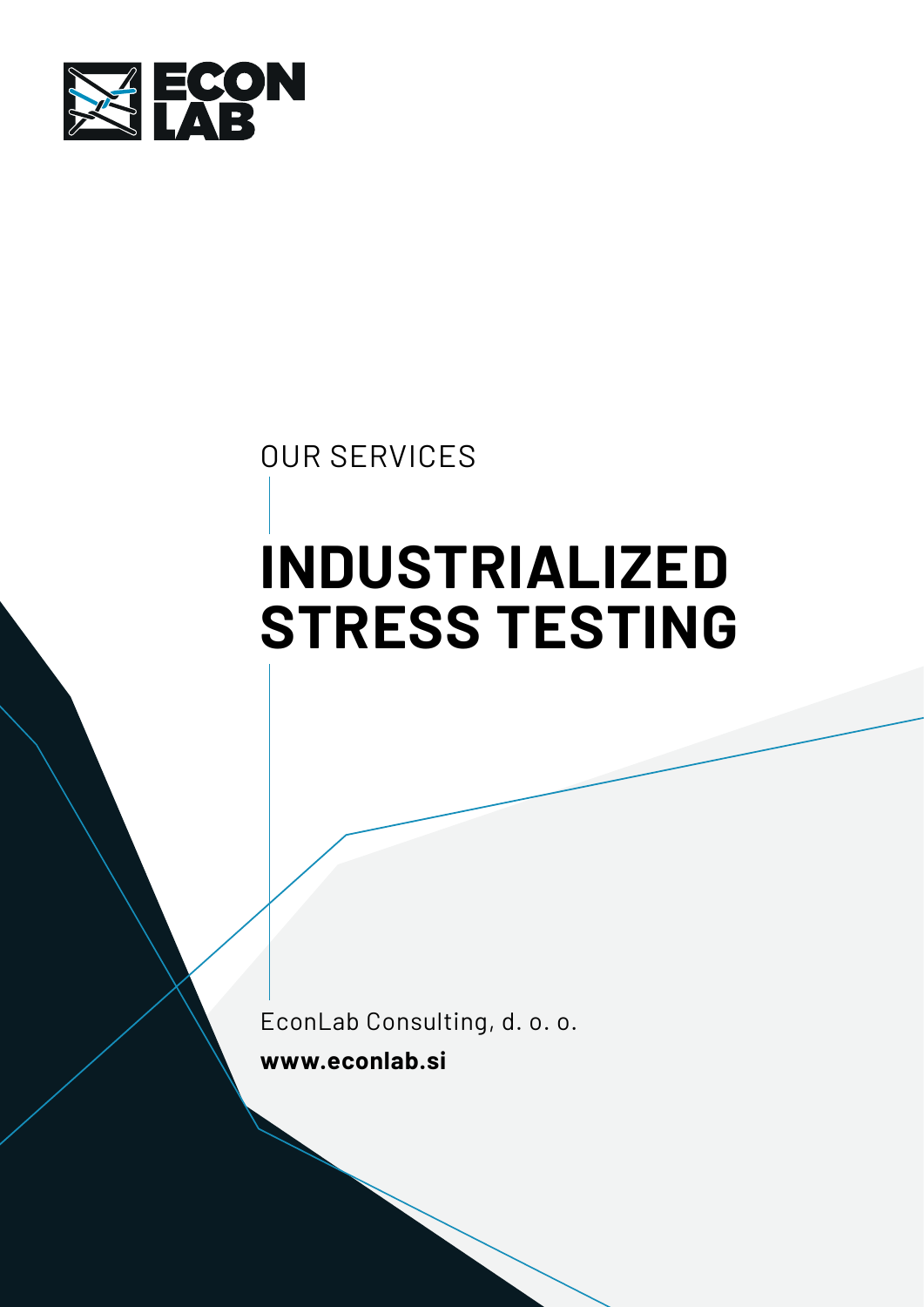## INDUSTRIALIZED STRESS TESTING

Financial sector is in the midst of radical shift in business models, perpetuated by low interest rate environment and digitalization. At the same time the echoes of 2008 financial crisis are felt in the regulatory environment. By combining high-level quantitative skills and in-depth knowledge of regulatory environment, EconLab can solve many of the challenges that organizations are facing today.

### OUR EXPERTISE

EconLab has extensive experience in helping clients in ICAAP process and carry out internal stress tests. With background gained from being involved in the design of the stress testing methodologies within the ECB and bank of Slovenia, we are ready to tackle any assignment in this area. Our team has also supported international banks in EBA stress testing in relation to stress test modelling, template completion, review of these templates from regulatory positions, preparation of explanatory notes to the ECB, assistance in DQ phases, and managerial support in stress test process Exacts. With background gaine<br>
In the design of the stress te:<br>
within the ECB and bank of S<br>
to tackle any assignment in t<br>
also supported international<br>
testing in relation to stress to<br>
plate completion, review of t<br>
re

Model risk and ensuring model quality becomes increasingly important, in the era that building models has become easier and easier with out-ofthe-box toolkits. Having strong quantitative and academic background, EconLab is well positioned to provide quality assurance even for more complex models. Our focus areas are IFRS 9 & stress testing forward looking models. Similarly, we have ample experience in validation of rating models, where we also have developed a proprietary toolkit that organizations can use themselves to improve internal validation capacity. Our staff has also experience in ECB TRIM process and is able to support the validation procedure of IRB level models. Exportant and ensuing modern the international increasingly important, in the e<br>models has become easier and<br>the-box toolkits. Having strong<br>to provide quality assurance ever<br>plex models. Our focus areas are testing forwar

We have supported banks, asset managers, and commodities trading operations, in keeping their risk exposure at bay. We have experience in building models for credit rating, stress testing, market risk, and operational risk. We can assist organizations during the entire model development process, starting from data preparation and data quality assurance & control, to model development and validation, including post-development activities such as support in policy development and support in regulatory inspections. We also place great importance on building our clients' internal capacity and thus for us, an integral part of modelling is the process of knowledge transfer to our clients. We have surported banks, asset managers, and<br>  $\frac{2}{45}$  Melri risk exposure at bay. We have experience in<br>  $\frac{2}{45}$  multiding models for credit rating, stress testing,<br>  $\frac{2}{45}$  multiding models for credit rating, st

In banking technology and data are the most critical areas of competitive advantage. We can help organizations assess their IT strategy and the viability of current core IT components and help plan out a way forward. Data also plays a key role in regulatory compliance and it is the foundation of any quantitative methodology. Having a strong understanding on how the data is utilized in modelling, we can help design data capture and warehousing strategy and help clean and organize older data to meet current needs.

Under the low interest rate regime, more critical than ever to ensure an optimal asset allocation. Our strong background in macroeconomic and financial modelling, can help you dynamically adjust the portfolio structure to strike the right balance of seizing opportunities with limited downside. We have extensive experience in Interest rate, exchange rate and commodity price modelling, as well as solid background in market risk modelling. Being in tune with the business needs we also place special care to make the modelling results and limitations clear, leaving the decisionmakers in an optimal position to further apply their own experience and judgement.

The ever-faster evolution of of banking market regulations means that a growing number of standards have to be met. These new requirements may also have major impact on business models. With background in regulatory positions, EconLab staff is well positioned to help institutions navigate the maze of new requirements in a profitable manner . EconLab's core speciality is operationalizing the methodological and quantitative requirements put forth by the regulators, in their typical non-prescriptive style that leaves a lot of room for interpretation.

Low interest rate environment and new technologies are reshaping the banking landscape This necessitates more focus on new business models and operational efficiency. This also has brought new regulatory scrutiny as part of the SREP. Therefore, on banks should proactively review of existing strategy from the point of view of viability and sustainability of the business model, market competitiveness and benchmark their performance to peers. Econlab can help in forging a new strategic direction, and help makes operations leaner.





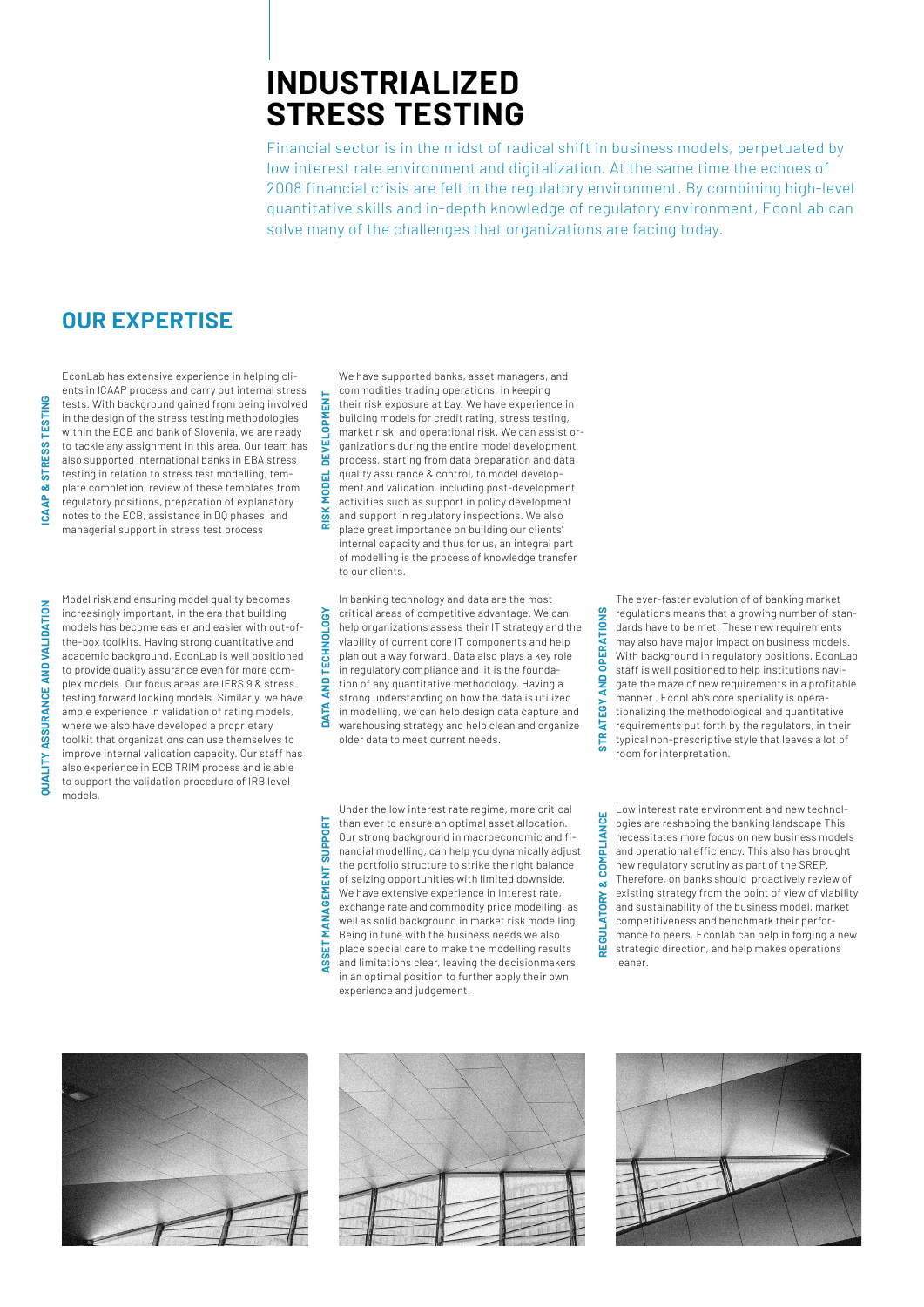





## INDUSTRIALIZED STRESS TESTING

#### MACROECONOMIC SCENARIO GENERATOR

Our macroeconomic scenario generator will completely take care of internal scenario preparation. The modeller can specify a macroeconomic shock for given variables, and the generator will automatically prepare a scenario. Significant downturns and upturns for desired variables are modelled in a parametrized environment, which enables the modeller to acquire macroeconomic scenarios by setting shock amplitudes and transmission mechanisms. Generated scenarios are ready to be utilized by the scenario application tool.

#### AUTOMATED VARIABLE SELECTION

Our modelling software employs BACE algorithms that are not – in contrast to many other common approaches – prone to overfitting due to application of modern econometric techniques. We offer modelling parameters as a modeller's choice, but the ultimate model specification is based on multiple criteria with aim to deliver best performance.

#### AUTOMATED SCENARIO APPLICATION

Scenarios and market conditions change. It is therefore in the bank's best interest to deliver reliable estimates and projections of key credit risk parameters. In our modelling software, the application of different scenario specifications is an automated task carried out completely in the background.

#### AUTOMATED SENSITIVITY ANALYSIS

Understanding the risk drivers and sources of credit losses is crucial, especially in times with elevated uncertainty. In conjunction with automated projections of credit risk parameters for a particular scenario, our modelling software also offers partial macro analysis. By decomposing the projections, this provides a unique insight into credit losses.

#### AUTOMATED MOC CALCULATION

Application of margin of conservatism is a complex task and should therefore not be prone to rework and model redevelopment. To further utilize available resources, our automated MoC calculation delivers MoC estimates based on different model specifications and scenarios. Projections' confidence intervals are presented in an intuitive way, ready to be incorporated into any relevant documentation.

#### STAGING AND LOAN LOSS FORECASTING

The ultimate goal of our solution is to provide a complete "hands-off" approach to stress testing. All features listed above are incorporated into a staging model that will calculate impairment charges based on given opening and long-run parameters. This operation includes calculations of loss rates, transitions, and long-run dynamics to deliver final estimates of economic losses and required impairment charges.





#### IGOR MASTEN PhD PARTNER - FINANCIAL ADVISORY

Igor Masten is a professor of economics at the University of Ljubljana and the managing partner of EconLab. He holds a PhD in Economics from the European University Institute and has several publications in high-ranked scientific journals in the areas of risk management, banking, econometrics, finance and macroeconomics.

PHONE: +386 040 145 000 E-MAIL: igor.masten@econlab.si

CONTACT